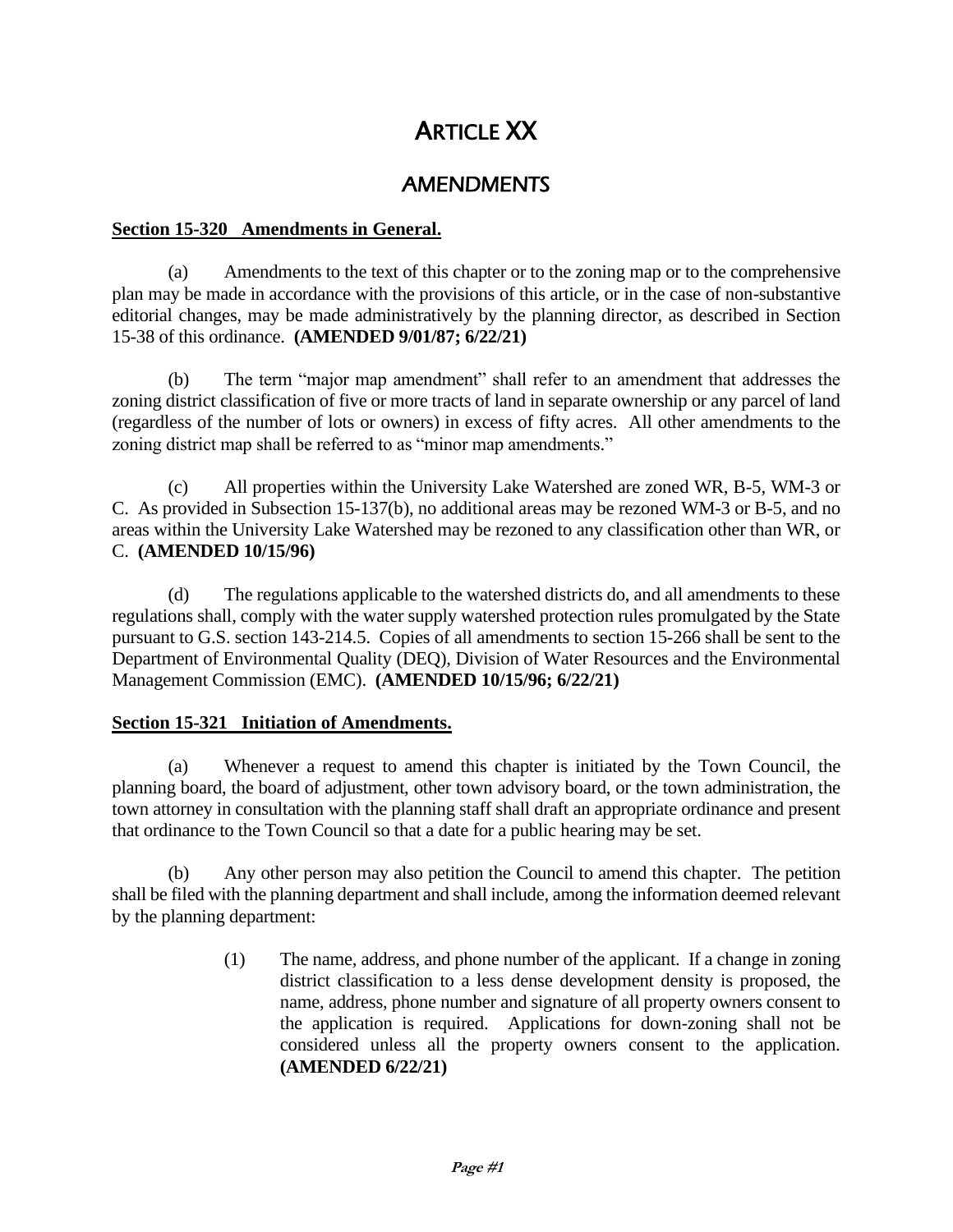- (2) A description of the land affected by the amendment if a change in zoning district classification is proposed.
- (3) Stamped envelopes containing the names and addresses of all those to whom notice of the public hearing must be sent as provided in Section 15-323.
- (4) A description of the proposed map change or a summary of the specific objective of any proposed change in the text of this chapter.
- (5) A concise statement of the reasons why the petitioner believes the proposed amendment would be in the public interest.

(b1) If a change in zoning district classification is proposed, the petitioner shall hold at least one neighborhood information meeting on the application. A mailing is required in accordance with the standards in 15-323(c). **(AMENDED 6/22/21)**

- (c) Upon receipt of a petition as provided in (b), the planning staff shall either:
	- (1) Treat the proposed amendment as one initiated by the town administration and proceed in accordance with subsection (a) if it believes that the proposed amendment has significant merit and would benefit the general public interest; or
	- (2) Forward the petition to the Council with or without written comment for a determination of whether an ordinance should be drafted and a public hearing set in accordance with subsection (d).

(d) Upon receipt of a proposed ordinance as provided in subsection (a), the Council may establish a date for a public hearing on it. Upon receipt of a petition for an ordinance amendment as provided in subsection (b), the Council may summarily deny the petition or set a date for a public hearing on the requested amendment and order the attorney, in consultation with the planning staff, to draft an appropriate ordinance. In accordance with G.S. 160D-601(d), petitions for proposed map changes that would result in a downzoning of property shall only be initiated by the owners of the property or the Town. (See subsection (b)(1) above.) **(AMENDED 6/22/21)**

## **Section 15-322 Planning Board and Other Advisory Consideration of Proposed Amendments.**

(a) If the Council sets a date for a public hearing on a proposed amendment, it shall also refer the proposed amendment to the planning board for its consideration and may refer the amendment to the appearance commission if community appearance is involved, and may refer the amendment to the transportation advisory board if the amendment involves community transportation issues, and may refer the amendment to the environmental advisory board if the amendment involves community environment issues, and may refer the amendment to the affordable housing advisory commission if the amendment involves an affordable housing issue, and may refer the amendment to the economic sustainability commission if the amendment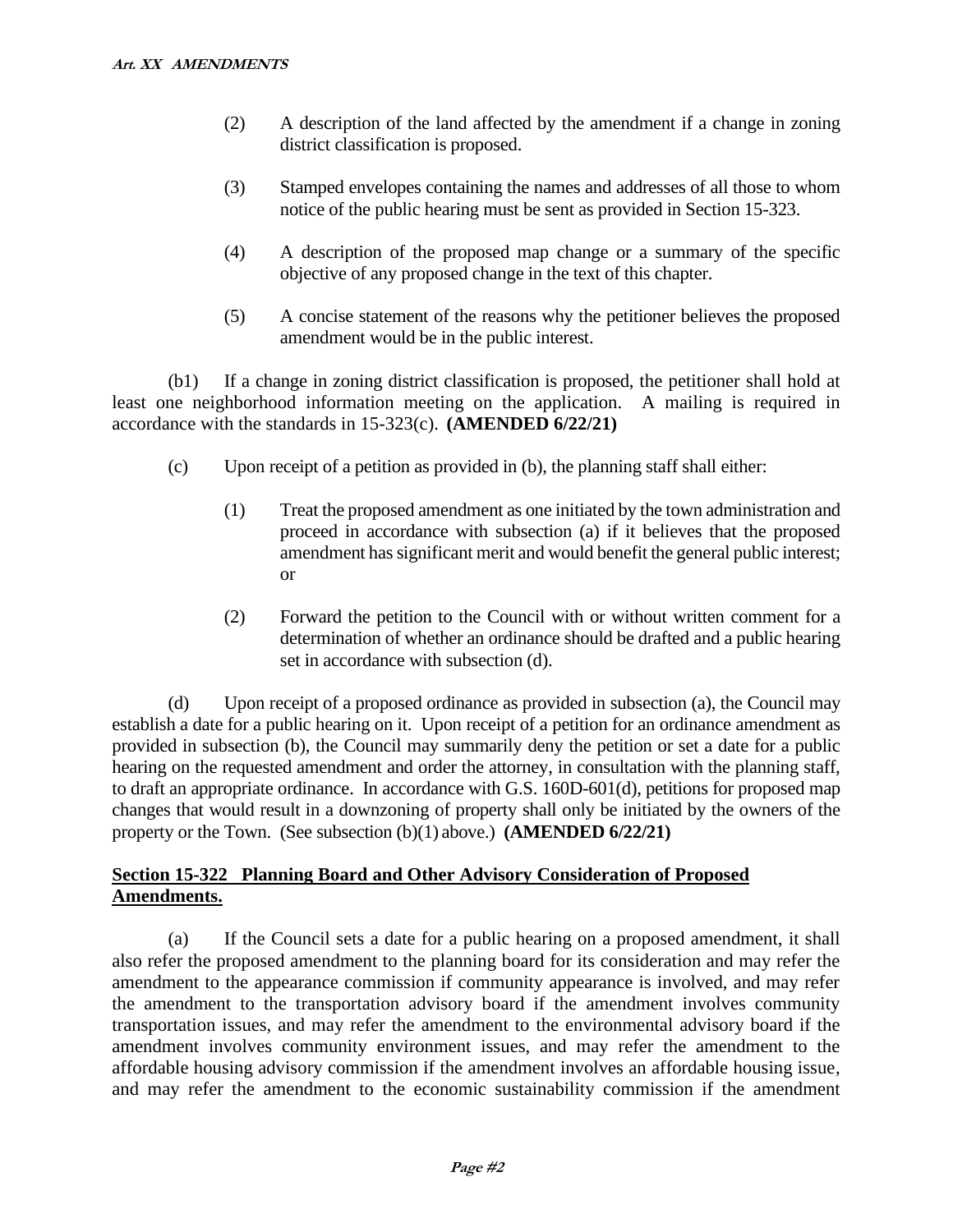involves an economic development issue or any other board if the amendment involves an issue of which the board has expertise.**(AMENDED 9/19/95; REWRITTEN 2/25/14; AMENDED 6/25/19; 6/22/21)**.

(b) The planning board shall advise and comment on whether the proposed amendment is consistent with the Comprehensive Plan, Land Use Plan, long-range transportation plans, or other applicable plans officially adopted by the Town Council. The planning board shall provide a written recommendation to the Town Council that addresses plan consistency and other matters as deemed appropriate by the planning board. If no written report is received from the planning board within 30 days of referral of the amendment to that board, the Town Council may proceed in its consideration of the amendment without the planning board report. **(AMENDED 10/24/06; 6/22/21)**

(c) A comment by the planning board that a proposed amendment is inconsistent with the Comprehensive Plan, Land Use Plan, long-range transportation plans or other officially adopted plan shall not preclude consideration or approval of the proposed amendment by the Town Council, and the Town Council is not bound by the recommendations of the planning board. **(AMENDED 10/24/06; 6/22/21)**

(d) A member of the planning board and any other advisory committee that provides direct advice to the Town Council (i.e. it does not report to the planning board) shall not vote on any legislative decision regarding a development regulation adopted pursuant to this Chapter where the outcome of the matter being considered is reasonably likely to have a direct, substantial, and readily identifiable financial impact on the member. An appointed board member shall not vote on any zoning amendment if the landowner of the property subject to a rezoning petition or the applicant for a text amendment is a person with whom the member has a close familial, business, or other associational relationship. **(AMENDED 10/24/06; 6/22/21)**

## **Section 15-323 Hearing Required: Notice.**

(a) No ordinance that amends any of the provisions of this chapter may be adopted until a public hearing has been held on such ordinance.

(b) The planning staff shall publish a notice of the public hearing on any ordinance that amends the provisions of this chapter once a week for two successive weeks in a newspaper having general circulation in the Carrboro area. The notice shall be published for the first time not less than ten days nor more than twenty-five days before the date fixed for the hearing. This period is to be computed in accordance with G.S. section 160D-601(a), which provides that the date of publication is not counted but the date of the hearing is. **(AMENDED 6/22/21)**

(c) With respect to all map amendments, the planning staff shall mail, by first class mail, written notice of the public hearing to the record owners of all properties whose zoning classification is changed by the proposed amendment as well as the owners of all properties any portion of which is abutting the property rezoned by the amendment, including property separated by a street right of way, railroad or other transportation corridor and any other property that is within 1000 feet of the property rezoned by the amendment. For purposes of this section the term "owners" shall mean the persons shown as owners on Orange County's computerized land records system. The planning staff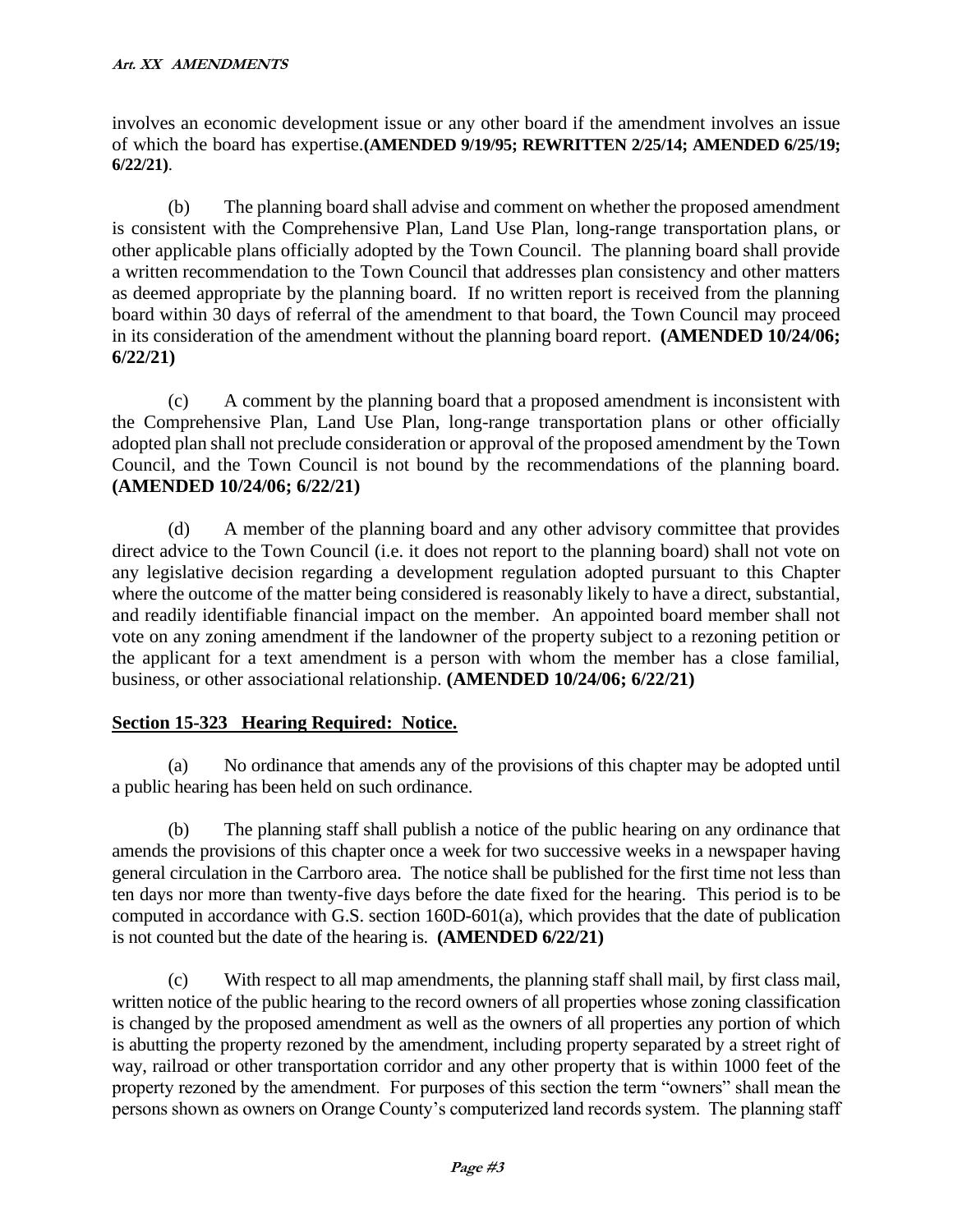shall also make reasonable efforts to mail a similar written notice to the non-owner occupants of residential rental property located within 1,000 feet of the lot that is the subject of the rezoning. The notices required by this subsection shall be deposited in the mail at least 10 but not more than 25 days prior to the date of the public hearing. If the rezoning map amendment is being proposed in conjunction with an expansion of municipal extraterritorial planning and development regulation jurisdiction under G.S. 160D-202, a single hearing on the zoning map amendment and the boundary amendment may be held. In this instance, the initial notice of the zoning map amendment hearing may be combined with the boundary hearing notice and the combined hearing notice mailed at least 30 days prior to the hearing. The staff member mailing such notices shall certify to the council that the notices have been mailed, and such certificate shall be deemed conclusive in the absence of fraud. **(AMENDED 10/12/82; 1/22/85; 10/1/85; 4/15/97; 3/26/02; 6/22/21)**

(d) The first class mail notice required under subsection (c) of this section shall not be required if the zoning map amendment directly affects more than 50 properties, owned by a total of at least 50 different property owners, and the Town elects to use the expanded published notice provided for in this subsection. In this instance, the Town may elect to either make the mailed notice provided for in subsection (c) of this section or may, as an alternative, elect to publish notice of the hearing as required by G.S. section 160D-602(b), but provided that each advertisement shall not be less than one-half (1/2) of a newspaper page in size. The advertisement shall only be effective for property owners who reside in the area of general circulation of the newspaper which publishes the notice. Property owners who reside outside of the newspaper circulation area, according to the address listed on the most recent Orange County property tax listing for the affected property, shall be notified according to the provisions of subsection (c) of this section. **(AMENDED 10/24/06; 6/22/21)**

(e) For proposed zoning map amendments, the planning staff shall prominently post a notice of the public hearing on the site proposed for a rezoning or an adjacent public street or highway right-of-way at least 10 but not more than 25 days prior to the date of the public hearing. When multiple parcels are included within a proposed zoning map amendment, a posting on each individual parcel is not required, but the planning staff shall post sufficient notices to provide reasonable notice to interested persons. **(AMENDED 6/22/21)**

(f) The planning staff shall take any other action deemed by the Planning Department to be useful or appropriate to give notice of the public hearing on any proposed amendment.

(g) The notice required or authorized by this section (other than the posted notice required by subsection (e)) shall: **(AMENDED 11/24/09)**

- (1) State the date, time, and place of the public hearing.
- (2) Summarize the nature and character of the proposed change.
- (3) If the proposed amendment involves a change in zoning district classification, reasonably identify the property whose classification would be affected by the amendment.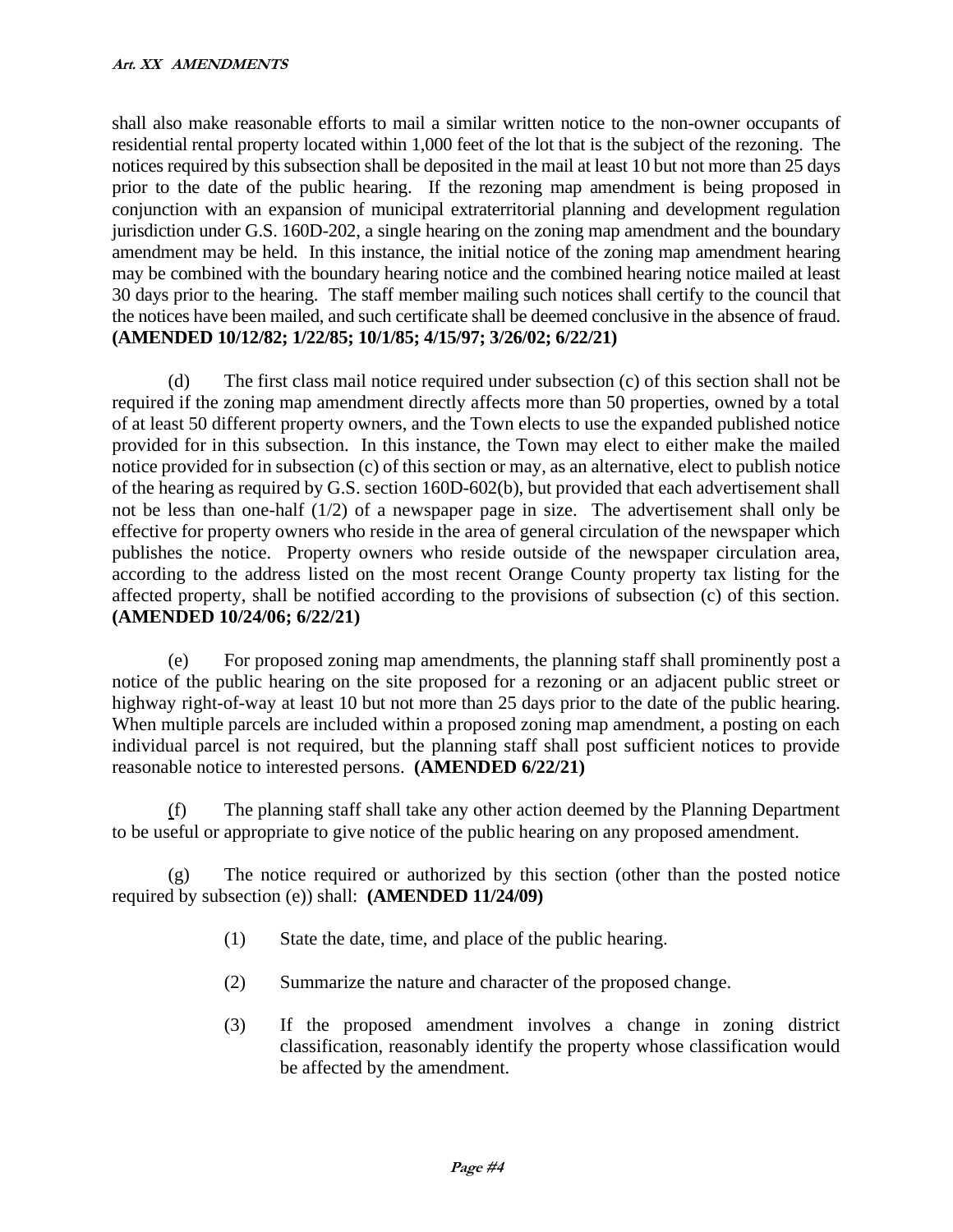- (4) State that the full text of the amendment can be obtained from the town clerk.
- (5) State that substantial changes in the proposed amendment may be made following the public hearing.

(h) The planning staff shall make every reasonable effort to comply with the notice provisions set forth in this section. However, it is the Council's intention that the notice requirements set forth in this section that are not required by state law shall not be regarded as mandatory, and therefore a failure to comply with such requirements shall not render any amendment invalid. **(AMENDED 11/24/09)**

(i) Except for a town-initiated zoning map amendment, when an application is filed to request a zoning map amendment and that application is not made by the owner of the parcel of land to which the amendment would apply (regardless of how the staff treats the proposed amendment under subsection 15-321(c)), the applicant shall certify to the Town Council that the owner of the parcel of land as shown on the county tax listing has received actual notice of the proposed amendment and a copy of the notice of public hearing. The person or persons required to provide notice shall certify to the Town Council that proper notice has been provided in fact, and such certificate shall be deemed conclusive in the absence of fraud. **(AMENDED 11/24/09)**

(j) Actual notice of the proposed amendment and a copy of the notice of public hearing required under subsection 15-323(i) of this section shall be by any manner permitted under G.S. section 1A-1, Rule 4(j). If notice cannot with due diligence be achieved by personal delivery, registered or certified mail, or by a designated delivery service authorized pursuant to 26 U.S.C. § 7502(f)(2), notice may be given by publication consistent with G.S. section 1A-1, Rule 4(j1). This subsection applies only to an application to request a zoning map amendment where the application is not made by the owner of the parcel of land to which the amendment would apply. This subsection does not apply to a town-initiated zoning map amendment. **(AMENDED 11/24/09)**

## **Section 15-324 Council Action on Amendments. (AMENDED 10/24/06)**

(a) At the conclusion of the public hearing on a proposed amendment, the Council may proceed to vote on the proposed ordinance, refer it to a committee for further study, or take any other action consistent with its usual rules of procedure.

(b) The Council is not required to take final action on a proposed amendment within any specific period of time, but it should proceed as expeditiously as practicable on petitions for amendments since inordinate delays can result in the petitioner incurring unnecessary costs.

(c) Voting on amendments to this chapter shall proceed in the same manner as on other ordinances, subject to Section 2-15 of the Town Code.

(d) When adopting or rejecting any zoning or text amendment, the Council shall adopt a statement describing whether the action is consistent or inconsistent with an adopted comprehensive plan, which shall not be subject to judicial review. **(AMENDED 2/6/2018;**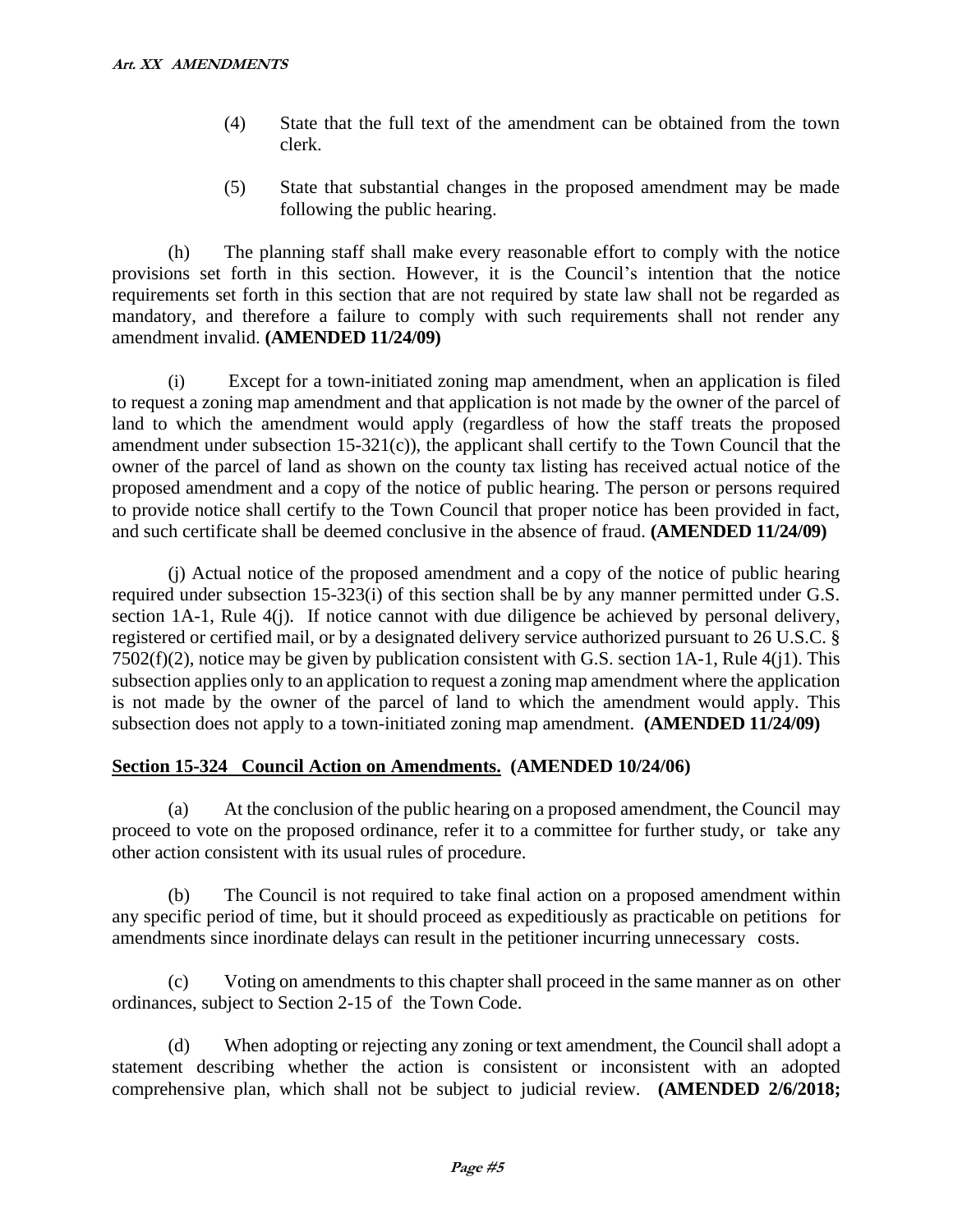## **REWRITTEN 6/22/21)**

- (1) If the amendment is adopted and the action was deemed inconsistent with the adopted plan, the zoning amendment shall have the effect of also amending any future land use map in the approved plan, and no additional request or application for a plan amendment shall be required.
- (2) A plan amendment and zoning amendment may be considered concurrently.
- (3) If a zoning map amendment qualifies as a "large-scale rezoning" under G.S. section 160D-602(b), the Council's statement describing plan consistency may address the overall rezoning and describe how the analysis and policies in the relevant adopted plans were considered in the action taken.

(d1) When adopting or rejecting any petition for a zoning map amendment the Council shall adopt a statement explaining the reasonableness of the proposed rezoning. The statement of reasonableness may consider, among other factors: (i) the size, physical conditions, and other attributes of any area proposed to be rezoned; (ii) the benefits and detriments to the landowners, the neighbors, and the surrounding community; (iii) the relationship between the current actual and permissible development and the development permissible under the proposed amendment, (iv) why the action taken is in the public interest; and (v) any changed conditions warranting the amendment. If a zoning map amendment qualifies as a "large-scale rezoning" under G.S. section 160D-602(b), the statement on reasonableness may address the overall rezoning.

(e) A Council member shall not vote on any legislative decision regarding a development regulation adopted pursuant to this Chapter where the outcome of the matter being considered is reasonably likely to have a direct, substantial, and readily identifiable financial impact on the member. A Council member shall not vote on any zoning amendment if the landowner of the property subject to a rezoning petition or the applicant for a text amendment is a person with whom the member has a close familial, business, or other associational relationship. (See also Carrboro Town Code Section 2-35). **(REWRITTEN 6/22/21)**

### **Section 15-325 Ultimate Issue Before Council on Amendments.**

In deciding whether to adopt a proposed amendment to this chapter, the central issue before the Council is whether the proposed amendment advances the public health, safety or welfare. All other issues are irrelevant, and all information related to other issues at the public hearing may be declared irrelevant by the mayor and excluded. In particular, when considering proposed minor map amendments:

(1) Except when the request is to rezone property to a conditional zoning district, the Council shall not consider any representations made by the petitioner that, if the change is granted, the rezoned property will be used for only one of the possible range of uses permitted in the requested classification. Rather, the Council shall consider whether the entire range of permitted uses in the requested classification is more